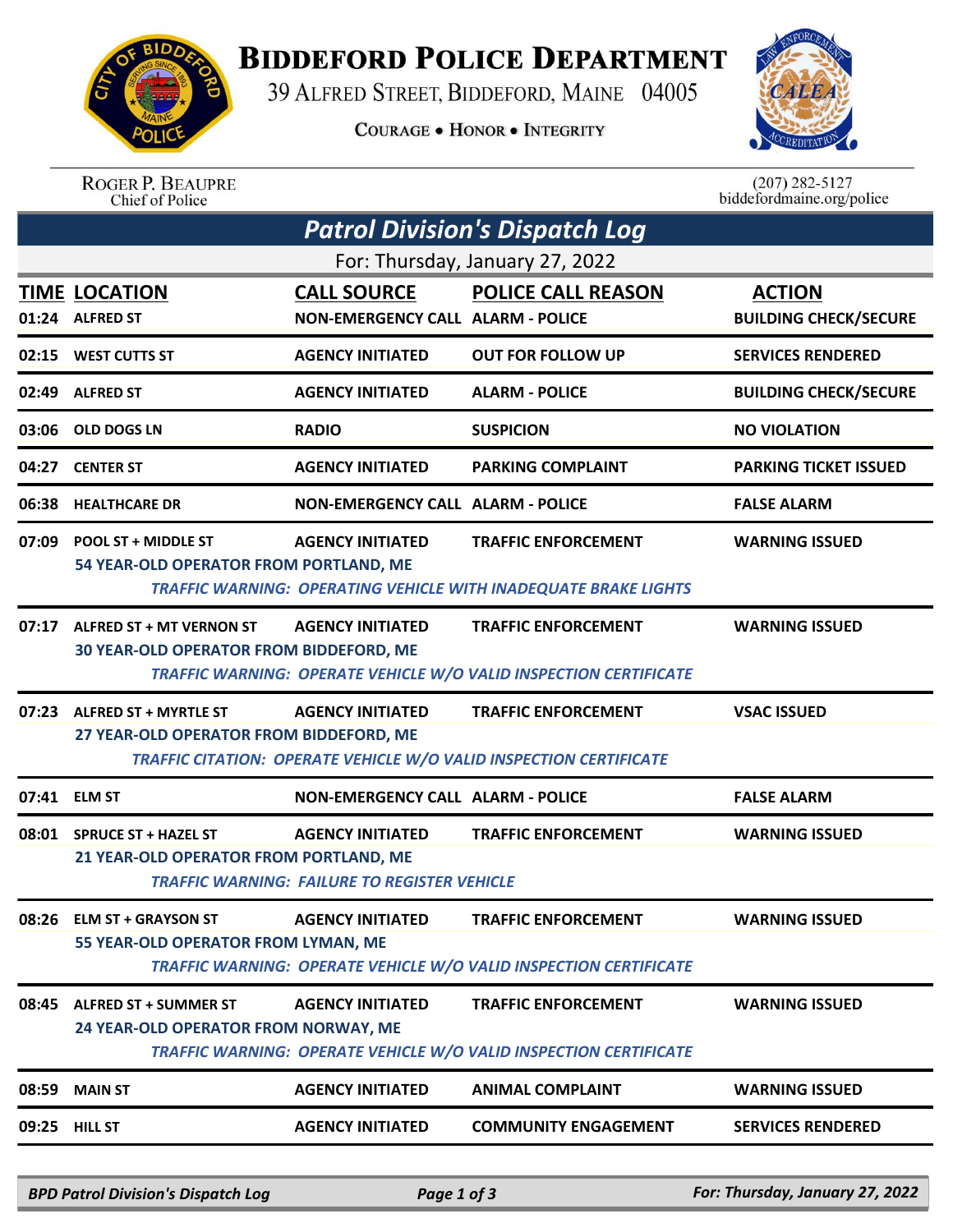|       | <b>TIME LOCATION</b><br>09:38 ALFRED ST + WEST COLE RD | <b>CALL SOURCE</b><br>E-911 CALL                                                       | <b>POLICE CALL REASON</b><br><b>ASSIST: VEHICLE CRASH - FIRE / EMS STATE FORM TAKEN</b>                                                                                   | <b>ACTION</b>               |
|-------|--------------------------------------------------------|----------------------------------------------------------------------------------------|---------------------------------------------------------------------------------------------------------------------------------------------------------------------------|-----------------------------|
|       | 09:48 ALFRED ST                                        | <b>NON-EMERGENCY CALL TRESPASSING</b>                                                  |                                                                                                                                                                           | <b>NEGATIVE CONTACT</b>     |
|       | 10:58 ALFRED ST                                        | <b>AGENCY INITIATED</b>                                                                | <b>PAPERWORK</b>                                                                                                                                                          | <b>DISPATCH HANDLED</b>     |
|       | 11:00 ALFRED ST                                        | <b>AGENCY INITIATED</b>                                                                | <b>PAPERWORK</b>                                                                                                                                                          | <b>NEGATIVE CONTACT</b>     |
|       | 11:06 FRANKLIN ST                                      | <b>AGENCY INITIATED</b><br><b>CHARGE: OPERATING WHILE LICENSE SUSPENDED OR REVOKED</b> | <b>TRAFFIC ENFORCEMENT</b><br>DEFENDANT: MICHAEL DAVID MORSE  AGE: 25  RESIDENT OF: BIDDEFORD, ME                                                                         | <b>SUMMONS ISSUED</b>       |
|       | 11:07 PEARL ST                                         | <b>AGENCY INITIATED</b>                                                                | <b>PAPERWORK</b>                                                                                                                                                          | <b>PAPERWORK NOT SERVED</b> |
|       | 11:20 POMERLEAU ST                                     | NON-EMERGENCY CALL DISTURBANCE / NOISE                                                 |                                                                                                                                                                           | <b>SERVICES RENDERED</b>    |
| 11:57 | <b>BIDDEFORD GATEWAY CTR</b>                           |                                                                                        | NON-EMERGENCY CALL VEHICLE CRASH - POLICE ONLY                                                                                                                            | <b>REPORT TAKEN</b>         |
|       | 12:38 HILL ST                                          | <b>AGENCY INITIATED</b>                                                                | <b>COMMUNITY ENGAGEMENT</b>                                                                                                                                               | <b>SERVICES RENDERED</b>    |
| 12:40 | WEST ST + FOREST ST                                    |                                                                                        | <b>NON-EMERGENCY CALL TRAFFIC ENFORCEMENT</b>                                                                                                                             | <b>REPORT TAKEN</b>         |
|       | 13:06 ALFRED ST                                        | <b>AGENCY INITIATED</b>                                                                | <b>OUT FOR FOLLOW UP</b>                                                                                                                                                  | <b>SERVICES RENDERED</b>    |
| 13:45 | <b>MAIN ST</b>                                         | NON-EMERGENCY CALL ARTICLES LOST/FOUND                                                 |                                                                                                                                                                           | <b>REPORT TAKEN</b>         |
| 14:09 | NORTH ST, SACO, ME                                     | NON-EMERGENCY CALL OUT FOR FOLLOW UP                                                   |                                                                                                                                                                           | <b>SERVICES RENDERED</b>    |
| 14:17 | <b>RAYMOND ST</b>                                      | <b>NON-EMERGENCY CALL CIVIL COMPLAINT</b>                                              |                                                                                                                                                                           | <b>SERVICES RENDERED</b>    |
| 15:32 | <b>WEST CUTTS ST</b>                                   | <b>AGENCY INITIATED</b>                                                                | <b>OUT FOR FOLLOW UP</b>                                                                                                                                                  | <b>SERVICES RENDERED</b>    |
| 15:42 | <b>MEDICAL CENTER DR</b>                               | NON-EMERGENCY CALL DISTURBANCE / NOISE                                                 |                                                                                                                                                                           | <b>SERVICES RENDERED</b>    |
|       | 15:48 ALFRED ST + DENTAL AVE                           | <b>AGENCY INITIATED</b>                                                                | <b>DISABLED VEHICLE</b>                                                                                                                                                   | <b>SERVICES RENDERED</b>    |
|       | <b>16:01 FORTUNES ROCKS RD</b>                         | <b>NON-EMERGENCY CALL SUSPICION</b>                                                    | DEFENDANT: CIVIL VIOLATION BY A FEMALE  AGE: 30  RESIDENT OF: BIDDEFORD, ME<br><b>CHARGE: CONSUME/USE OF MARIJUANA IN A PUBLIC PLACE/AREA WHERE SMOKING IS PROHIBITED</b> | <b>SUMMONS ISSUED</b>       |
| 16:27 | <b>BRADBURY ST</b>                                     | NON-EMERGENCY CALL CIVIL COMPLAINT                                                     |                                                                                                                                                                           | <b>CIVIL COMPLAINT</b>      |
|       | 16:32 ALFRED ST                                        | <b>NON-EMERGENCY CALL PAPERWORK</b>                                                    |                                                                                                                                                                           | <b>PAPERWORK SERVED</b>     |
|       | 16:39 FREEMAN ST                                       | <b>AGENCY INITIATED</b>                                                                | <b>SUSPICION</b>                                                                                                                                                          | <b>SERVICES RENDERED</b>    |
|       | 16:56 STATE ST                                         | <b>NON-EMERGENCY CALL CHECK WELFARE</b>                                                |                                                                                                                                                                           | <b>SERVICES RENDERED</b>    |
|       | 17:04 WINDSOR LN                                       | NON-EMERGENCY CALL PARKING COMPLAINT                                                   |                                                                                                                                                                           | <b>GONE ON ARRIVAL</b>      |
| 17:07 | <b>CRESCENT ST</b>                                     |                                                                                        | NON-EMERGENCY CALL VEHICLE CRASH - POLICE ONLY                                                                                                                            | <b>NEGATIVE CONTACT</b>     |
| 17:09 | <b>OCEAN VIEW DR</b>                                   | <b>NON-EMERGENCY CALL CHECK WELFARE</b>                                                |                                                                                                                                                                           | <b>SERVICES RENDERED</b>    |
|       | 17:11 ALFRED ST                                        | <b>E-911 CALL</b>                                                                      | 911 MISUSE                                                                                                                                                                | <b>SERVICES RENDERED</b>    |
|       | 17:31 SOUTH ST                                         | <b>NON-EMERGENCY CALL CHECK WELFARE</b>                                                |                                                                                                                                                                           | <b>SERVICES RENDERED</b>    |
|       |                                                        |                                                                                        |                                                                                                                                                                           |                             |